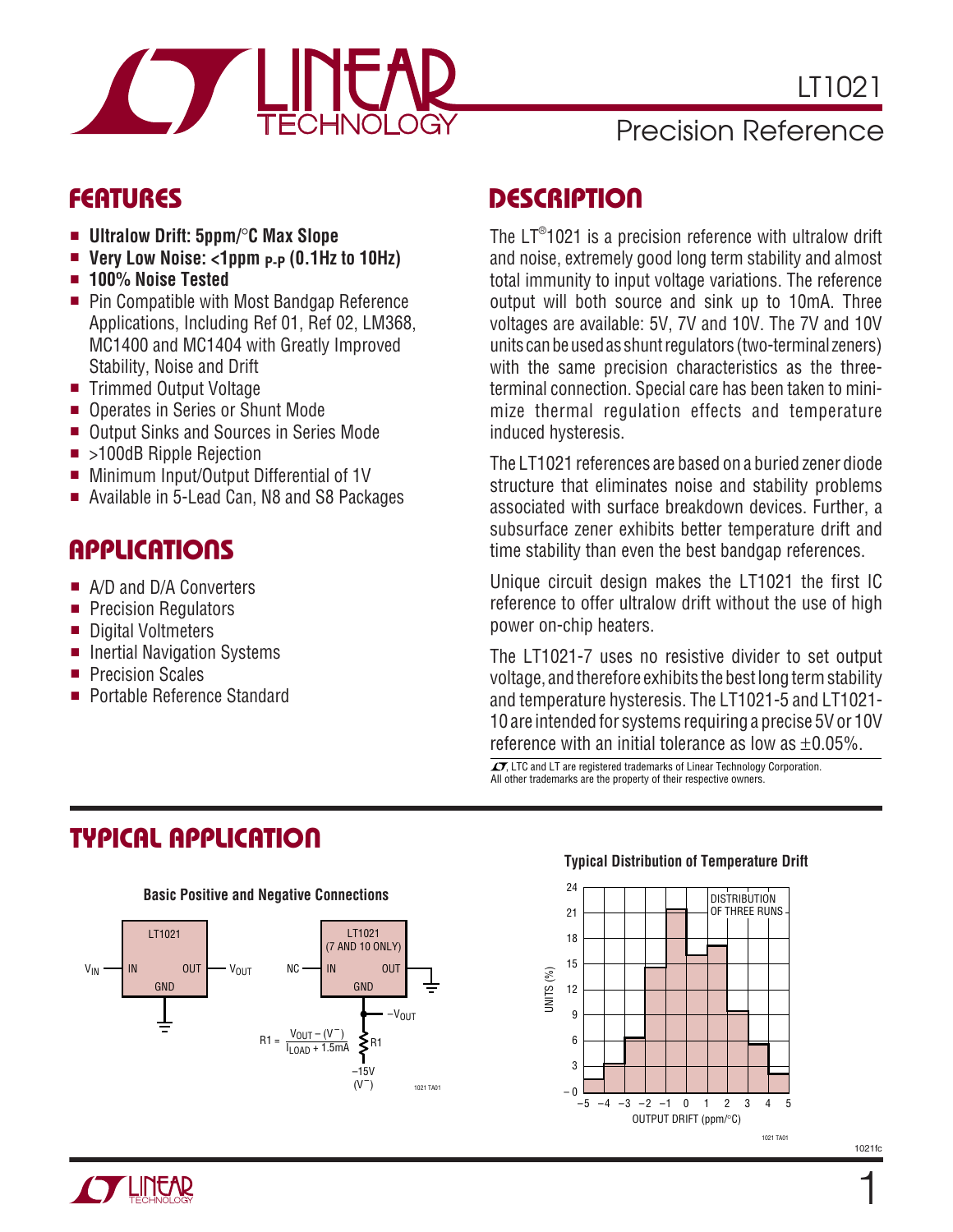## **ABSOLUTE MAXIMUM RATINGS** (Note 1)

| Output-to-Ground Voltage (Shunt Mode Current Limit) |  |
|-----------------------------------------------------|--|
|                                                     |  |
|                                                     |  |
|                                                     |  |
| Trim Pin-to-Ground Voltage                          |  |
|                                                     |  |
|                                                     |  |

| <b>Output Short-Circuit Duration</b>       |  |
|--------------------------------------------|--|
|                                            |  |
|                                            |  |
| <b>Operating Temperature Range</b>         |  |
|                                            |  |
|                                            |  |
|                                            |  |
| Storage Temperature Range  −65°C to 150°C  |  |
| Lead Temperature (Soldering, 10 sec) 300°C |  |

# **PACKAGE/ORDER INFORMATION**

| NC*<br>ெ                                                                                               | <b>TOP VIEW</b>                                                                   | DNC*                                                                                                                                                | <b>TOP VIEW</b><br>8 DNC*          |  |  |
|--------------------------------------------------------------------------------------------------------|-----------------------------------------------------------------------------------|-----------------------------------------------------------------------------------------------------------------------------------------------------|------------------------------------|--|--|
| $NC^*$<br>NC*                                                                                          |                                                                                   | $V_{\text{IN}}$ 2                                                                                                                                   | $\overline{7}$<br>DNC*             |  |  |
| $V_{\text{IN}}$<br>2                                                                                   | 6<br>V <sub>OUT</sub>                                                             | $\textsf{DNC}^{\star}$<br>$\sqrt{3}$                                                                                                                | 6 <sup>1</sup><br>V <sub>OUT</sub> |  |  |
|                                                                                                        |                                                                                   | GND<br>$\sqrt{4}$                                                                                                                                   | 5<br>TRIM**                        |  |  |
| NC <sub>3</sub>                                                                                        | TRIM**                                                                            |                                                                                                                                                     |                                    |  |  |
| GND<br><b>H PACKAGE</b>                                                                                |                                                                                   | <b>N8 PACKAGE</b><br><b>S8 PACKAGE</b><br>8-LEAD PDIP<br>8-LEAD PLASTIC SO                                                                          |                                    |  |  |
| 8-LEAD TO-5 METAL CAN                                                                                  |                                                                                   | *CONNECTED INTERNALLY. DO NOT CONNECT EXTERNAL CIRCUITRY TO THESE PINS.                                                                             |                                    |  |  |
| *CONNECTED INTERNALLY. DO NOT CONNECT EXTERNAL CIRCUITRY TO THESE PINS.                                | **NO TRIM PIN ON LT1021-7. DO NOT CONNECT EXTERNAL CIRCUITRY TO PIN 5 ON LT1021-7 | **NO TRIM PIN ON LT1021-7. DO NOT CONNECT EXTERNAL CIRCUITRY TO PIN 5 ON LT1021-7<br>$T_{JMAX} = 130^{\circ}C$ , $\theta_{JA} = 130^{\circ}C/W$ (N) |                                    |  |  |
| $T_{JMAX} = 150^{\circ}C$ , $\theta_{JA} = 150^{\circ}C/W$ , $\theta_{JC} = 45^{\circ}C/W$             |                                                                                   | $T_{.IMAX} = 130^{\circ}C$ , $\theta_{.IA} = 150^{\circ}C/W$ (S)                                                                                    |                                    |  |  |
|                                                                                                        |                                                                                   |                                                                                                                                                     |                                    |  |  |
|                                                                                                        | <b>ORDER PART NUMBER</b>                                                          | N8 ORDER PART NUMBER                                                                                                                                |                                    |  |  |
| LT1021BCH-5                                                                                            | LT1021DCH-5                                                                       | LT1021BCN8-5                                                                                                                                        |                                    |  |  |
| LT1021BMH-5                                                                                            | LT1021DMH-5                                                                       | LT1021CCN8-5                                                                                                                                        |                                    |  |  |
| LT1021CCH-5                                                                                            | LT1021BCH-7                                                                       | LT1021CIN8-5                                                                                                                                        |                                    |  |  |
| LT1021CMH-5                                                                                            | LT1021BMH-7                                                                       | LT1021DCN8-5                                                                                                                                        |                                    |  |  |
| LT1021BMH-10                                                                                           | LT1021DCH-7                                                                       | LT1021DIN8-5                                                                                                                                        |                                    |  |  |
|                                                                                                        | LT1021DMH-7                                                                       | LT1021BCN8-7                                                                                                                                        |                                    |  |  |
|                                                                                                        | LT1021BCH-10                                                                      | LT1021DCN8-7                                                                                                                                        |                                    |  |  |
|                                                                                                        | LT1021CMH-10                                                                      | LT1021BCN8-10                                                                                                                                       |                                    |  |  |
|                                                                                                        | LT1021DCH-10                                                                      | LT1021CCN8-10                                                                                                                                       |                                    |  |  |
|                                                                                                        | LT1021DMH-10                                                                      | LT1021CIN8-10                                                                                                                                       |                                    |  |  |
|                                                                                                        | <b>OBSOLETE</b>                                                                   | LT1021DCN8-10                                                                                                                                       |                                    |  |  |
|                                                                                                        |                                                                                   | LT1021DIN8-10                                                                                                                                       |                                    |  |  |
|                                                                                                        |                                                                                   | <b>S8 ORDER PART NUMBER</b>                                                                                                                         | <b>S8 PART MARKING</b>             |  |  |
|                                                                                                        |                                                                                   | LT1021DCS8-5                                                                                                                                        | 2105                               |  |  |
|                                                                                                        |                                                                                   | LT1021DCS8-7                                                                                                                                        | 2107                               |  |  |
|                                                                                                        |                                                                                   | LT1021DCS8-10                                                                                                                                       | 2110                               |  |  |
| <b>Order Options</b> Tape and Reel: Add #TR<br>Lead Free: Add #PBF Lead Free Tape and Reel: Add #TRPBF |                                                                                   |                                                                                                                                                     |                                    |  |  |

Lead Free Part Marking:<http://www.linear.com/leadfree/>

Consult LTC Marketing for parts specified with wider operating temperature ranges.

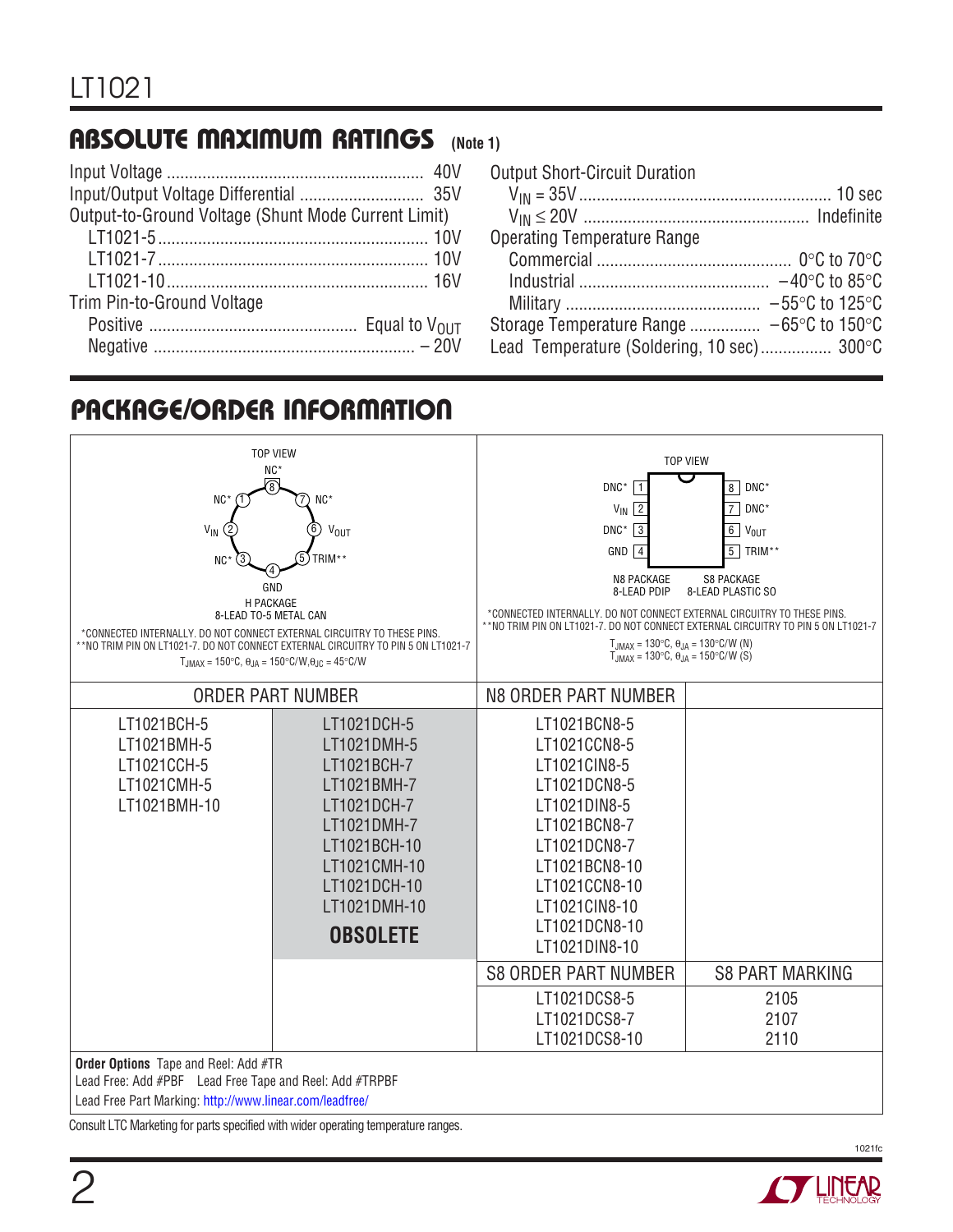## **ELECTRICAL CHARACTERISTICS** The  $\bullet$  denotes specifications that apply over the full operating temperature

range, otherwise specifications are T<sub>A</sub> = 25°C. V<sub>IN</sub> = 10V, I<sub>OUT</sub> = 0, unless otherwise noted.

|                                                 |                                                                     |                  | LT1021-5            |                     |                                    |
|-------------------------------------------------|---------------------------------------------------------------------|------------------|---------------------|---------------------|------------------------------------|
| <b>PARAMETER</b>                                | <b>CONDITIONS</b>                                                   | MIN              | <b>TYP</b>          | <b>MAX</b>          | <b>UNITS</b>                       |
| Output Voltage (Note 2)                         | LT1021C-5<br>LT1021B-5/LT1021D-5                                    | 4.9975<br>4.9500 | 5.000<br>5.000      | 5.0025<br>5.0500    | V<br>V                             |
| Output Voltage Temperature Coefficient (Note 3) | $T_{MIN} \leq T_J \leq T_{MAX}$<br>LT1021B-5<br>LT1021C-5/LT1021D-5 |                  | $\overline{c}$<br>3 | 5<br>20             | ppm/°C<br>$ppm$ <sup>o</sup> C     |
| Line Regulation (Note 4)                        | $7.2V \leq V_{IN} \leq 10V$<br>$10V \leq V_{IN} \leq 40V$           |                  | 4<br>$\overline{2}$ | 12<br>20<br>6<br>10 | ppm/V<br>ppm/V<br>ppm/V<br>ppm/V   |
| Load Regulation (Sourcing Current)              | $0 \leq I_{OIII} \leq 10$ mA<br>(Note 4)                            |                  | 10                  | 20<br>35            | ppm/mA<br>ppm/mA                   |
| Load Regulation (Sinking Current)               | $0 \leq I_{\text{OUT}} \leq 10 \text{mA}$<br>(Note 4)               |                  | 60                  | 100<br>150          | ppm/mA<br>ppm/mA                   |
| <b>Supply Current</b>                           |                                                                     |                  | 0.8                 | 1.2<br>1.5          | mA<br>mA                           |
| Output Voltage Noise (Note 6)                   | $0.1$ Hz $\leq$ f $\leq$ 10Hz<br>$10Hz \le f \le 1kHz$              |                  | 3.0<br>2.2          | 3.5                 | $\mu V_{P-P}$<br>µV <sub>RMS</sub> |
| Long Term Stability of Output Voltage (Note 7)  | $\Delta t = 1000$ Hrs Noncumulative                                 |                  | 15                  |                     | ppm                                |
| Temperature Hysteresis of Output                | $\Delta T = \pm 25^{\circ}C$                                        |                  | 10                  |                     | ppm                                |

**The** ● **denotes specifications that apply over the full operating temperature range, otherwise specifications are TA = 25**°**C. VIN = 12V, IOUT = 0, unless otherwise noted.**

|                                                 |                                                                  | LT1021-7 |                          |            |                                    |  |
|-------------------------------------------------|------------------------------------------------------------------|----------|--------------------------|------------|------------------------------------|--|
| <b>PARAMETER</b>                                | <b>CONDITIONS</b>                                                | MIN      | <b>TYP</b>               | <b>MAX</b> | <b>UNITS</b>                       |  |
| Output Voltage (Note 2)                         |                                                                  | 6.95     | 7.00                     | 7.05       | V                                  |  |
| Output Voltage Temperature Coefficient (Note 3) | $T_{MIN} \leq T_J \leq T_{MAX}$<br>LT1021B-7<br>LT1021D-7        |          | 2<br>3                   | 5<br>20    | ppm/°C<br>ppm/°C                   |  |
| Line Regulation (Note 4)                        | $8.5V \le V_{IN} \le 12V$<br>$12V \leq V_{IN} \leq 40V$          |          | 1.0<br>2.0<br>0.5<br>1.0 | 4<br>8     | ppm/V<br>ppm/V<br>ppm/V<br>ppm/V   |  |
| Load Regulation (Sourcing Current)              | $0 \leq I_{\text{OUT}} \leq 10 \text{mA}$<br>(Note 4)            |          | 12                       | 25<br>40   | ppm/mA<br>ppm/mA                   |  |
| Load Regulation (Shunt Mode)                    | $1.2 \text{mA} \leq I_{SHUNT} \leq 10 \text{mA}$<br>(Notes 4, 5) |          | 50                       | 100<br>150 | ppm/mA<br>ppm/mA                   |  |
| Supply Current (Series Mode)                    |                                                                  |          | 0.75                     | 1.2<br>1.5 | mA<br>mA                           |  |
| Minimum Current (Shunt Mode)                    | V <sub>IN</sub> is Open                                          |          | 0.7                      | 1.0<br>1.2 | mA<br>mA                           |  |
| Output Voltage Noise (Note 6)                   | $0.1$ Hz $\leq f \leq 10$ Hz<br>$10Hz \le f \le 1kHz$            |          | 4.0<br>2.5               | 4.0        | $\mu V_{P-P}$<br>µV <sub>RMS</sub> |  |
| Long Term Stability of Output Voltage (Note 7)  | $\Delta t = 1000$ Hrs Noncumulative                              |          | $\overline{7}$           |            | ppm                                |  |
| Temperature Hysteresis of Output                | $\Delta T = \pm 25^{\circ}C$                                     |          | 3                        |            | ppm                                |  |

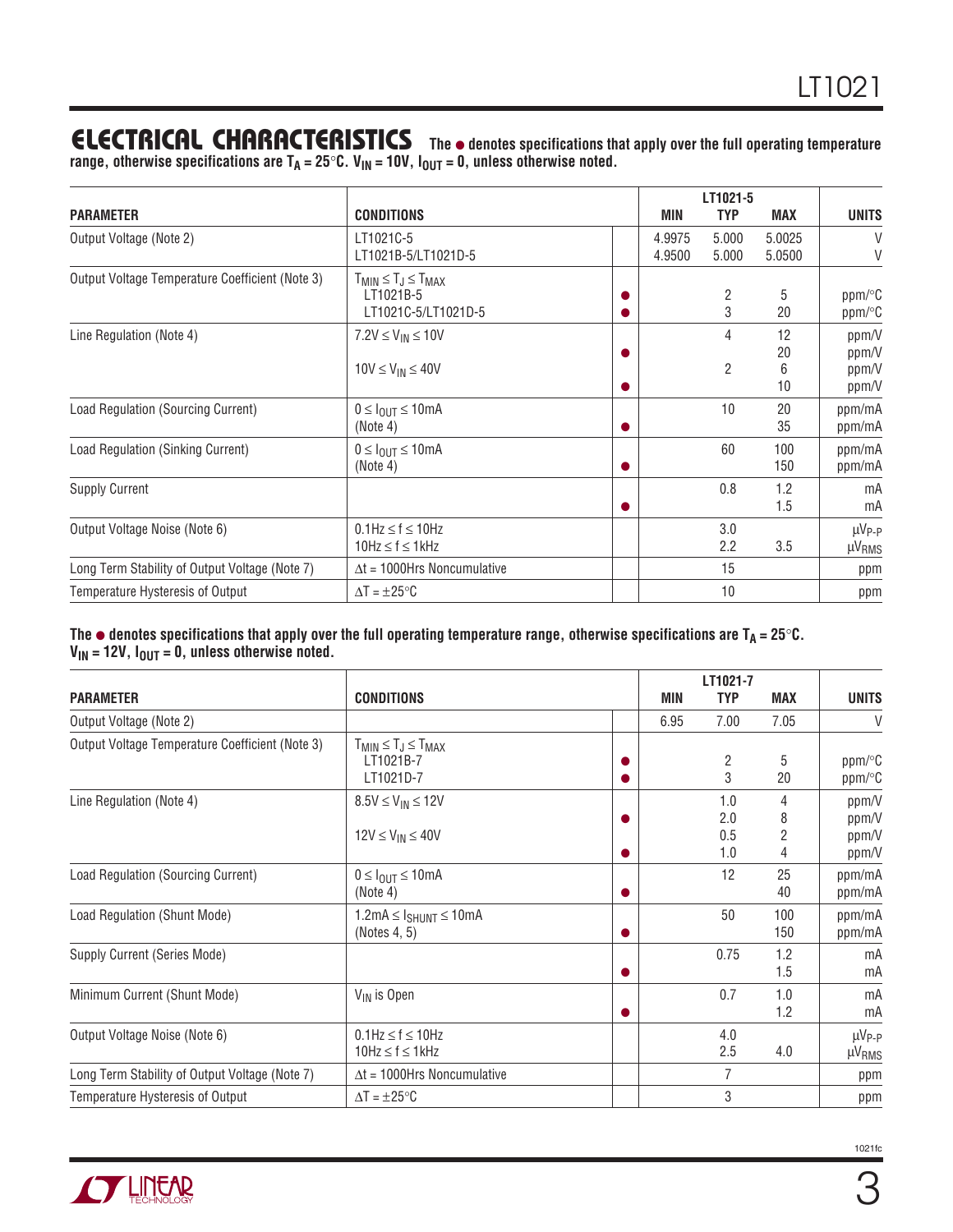## **ELECTRICAL CHARACTERISTICS** The  $\bullet$  denotes specifications that apply over the full operating temperature

range, otherwise specifications are T<sub>A</sub> = 25°C. V<sub>IN</sub> = 15V, I<sub>OUT</sub> = 0, unless otherwise noted.

|                                                 |                                                                         |                | LT1021-10      |                  |                                    |
|-------------------------------------------------|-------------------------------------------------------------------------|----------------|----------------|------------------|------------------------------------|
| <b>PARAMETER</b>                                | <b>CONDITIONS</b>                                                       | MIN            | <b>TYP</b>     | <b>MAX</b>       | <b>UNITS</b>                       |
| Output Voltage (Note 2)                         | LT1021C-10<br>LT1021B-10/LT1021D-10                                     | 9.995<br>9.950 | 10.00<br>10.00 | 10.005<br>10.050 | $\vee$<br>V                        |
| Output Voltage Temperature Coefficient (Note 3) | $T_{MIN} \leq T_J \leq T_{MAX}$<br>LT1021B-10<br>LT1021C-10/LT1021D-10  |                | 2<br>5         | 5<br>20          | ppm/°C<br>ppm/°C                   |
| Line Regulation (Note 4)                        | 11.5V $\leq$ V <sub>IN</sub> $\leq$ 14.5V<br>$14.5V \le V_{IN} \le 40V$ |                | 1.0<br>0.5     | ჩ<br>2           | ppm/V<br>ppm/V<br>ppm/V<br>ppm/V   |
| Load Regulation (Sourcing Current)              | $0 \leq I_{\text{OUT}} \leq 10 \text{mA}$<br>(Note 4)                   |                | 12             | 25<br>40         | ppm/mA<br>ppm/mA                   |
| Load Regulation (Shunt Mode)                    | $1.7mA \leq I_{SHUNT} \leq 10mA$<br>(Notes 4, 5)                        |                | 50             | 100<br>150       | ppm/mA<br>ppm/mA                   |
| Supply Current (Series Mode)                    |                                                                         |                | 1.2            | 1.7<br>2.0       | mA<br>mA                           |
| Minimum Current (Shunt Mode)                    | V <sub>IN</sub> is Open                                                 |                | 1.1            | 1.5<br>1.7       | mA<br>mA                           |
| Output Voltage Noise (Note 6)                   | $0.1$ Hz $\leq$ f $\leq$ 10Hz<br>$10Hz \le f \le 1kHz$                  |                | 6.0<br>3.5     | 6                | $\mu V_{P-P}$<br>µV <sub>RMS</sub> |
| Long Term Stability of Output Voltage (Note 7)  | $\Delta t = 1000$ Hrs Noncumulative                                     |                | 15             |                  | ppm                                |
| Temperature Hysteresis of Output                | $\Delta T = \pm 25^{\circ}C$                                            |                | 5              |                  | ppm                                |

**Note 1:** Absolute Maximum Ratings are those values beyond which the life of a device may be impaired.

**Note 2:** Output voltage is measured immediately after turn-on. Changes due to chip warm-up are typically less than 0.005%.

**Note 3:** Temperature coefficient is measured by dividing the change in output voltage over the temperature range by the change in temperature. Separate tests are done for hot and cold;  $T_{MIN}$  to 25°C and 25°C to  $T_{MAX}$ . **Incremental slope is also measured at 25**°**C.**

**Note 4:** Line and load regulation are measured on a pulse basis. Output changes due to die temperature change must be taken into account separately. Package thermal resistance is 150°C/W for TO-5 (H), 130°C/W for N and 150°C/W for the SO-8.

**Note 5:** Shunt mode regulation is measured with the input open. With the input connected, shunt mode current can be reduced to 0mA. Load regulation will remain the same.

**Note 6:** RMS noise is measured with a 2-pole highpass filter at 10Hz and a 2-pole lowpass filter at 1kHz. The resulting output is full-wave rectified and then integrated for a fixed period, making the final reading an average as opposed to RMS. Correction factors are used to convert from average to RMS and correct for the non-ideal bandpass of the filters.

Peak-to-peak noise is measured with a single highpass filter at 0.1Hz and a 2-pole lowpass filter at 10Hz. The unit is enclosed in a still-air environment to eliminate thermocouple effects on the leads. Test time is 10 seconds.

**Note 7:** Consult factory for units with long term stability data.

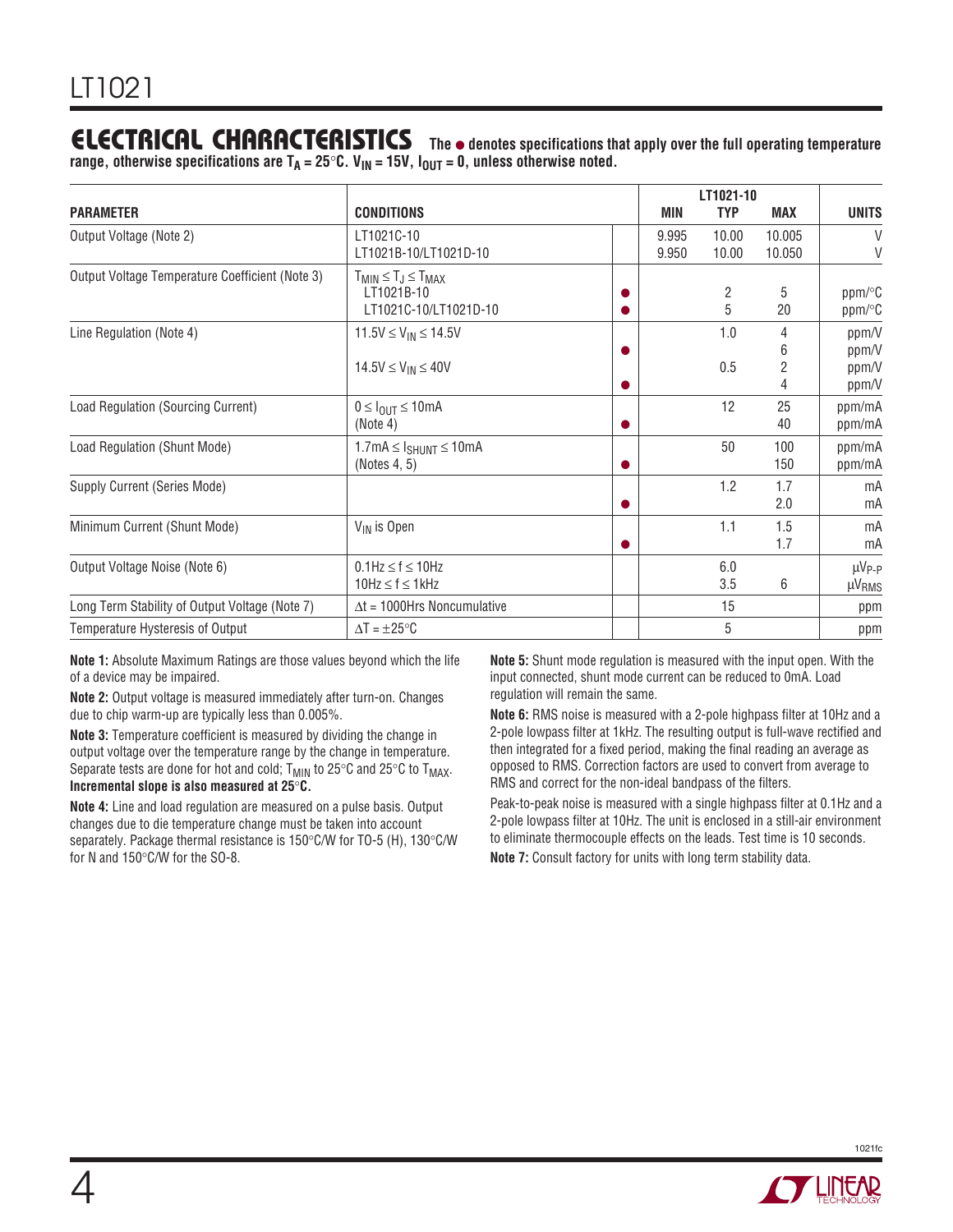



#### **Minimum Input/Output Differential LT1021-7, LT1021-10**



### **Start-Up (Series Mode)**



**Start-Up (Shunt Mode) LT1021-7, LT1021-10**



**Output Voltage Noise Spectrum**



**Output Voltage Noise** 







**Load Regulation LT1021-5**



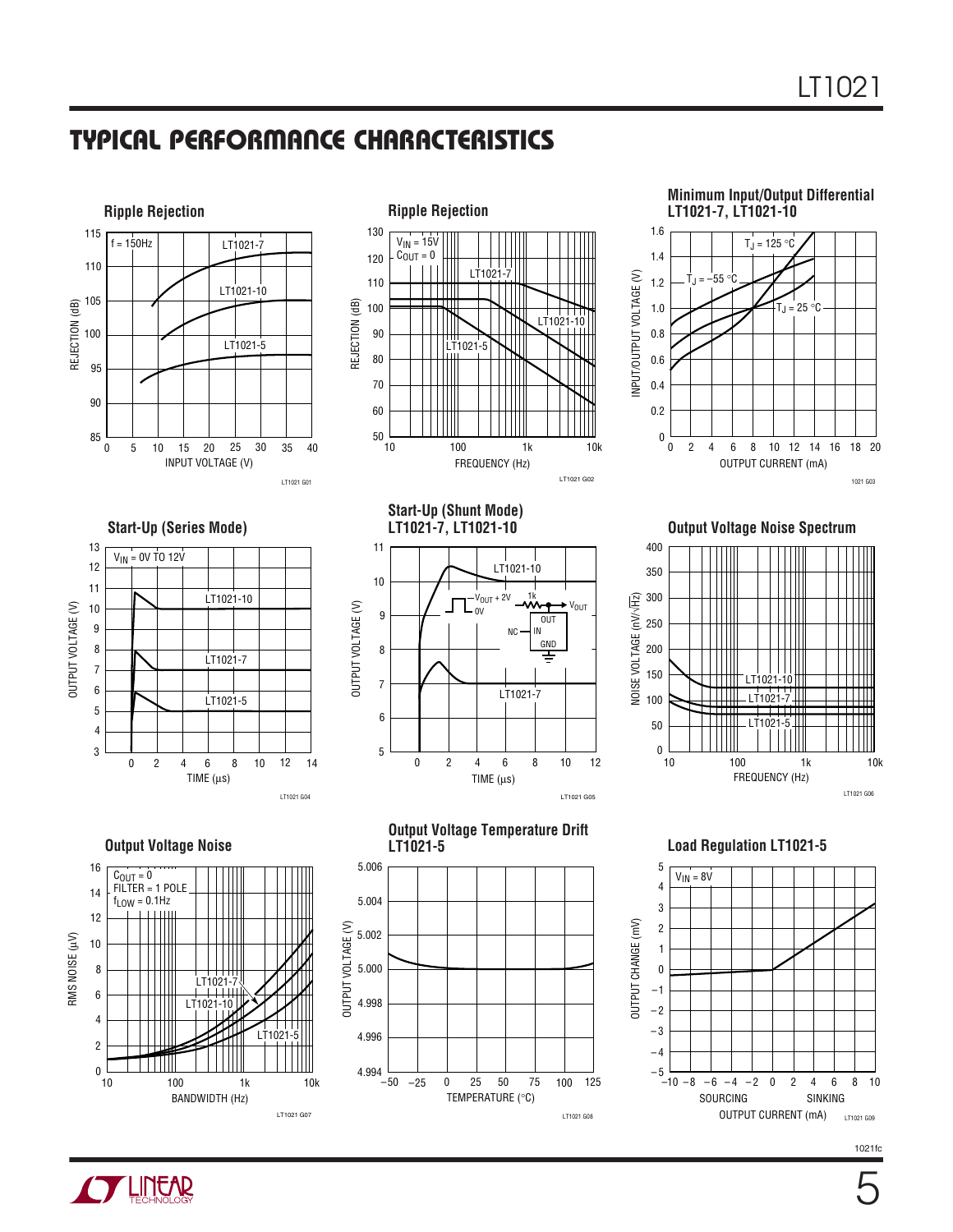

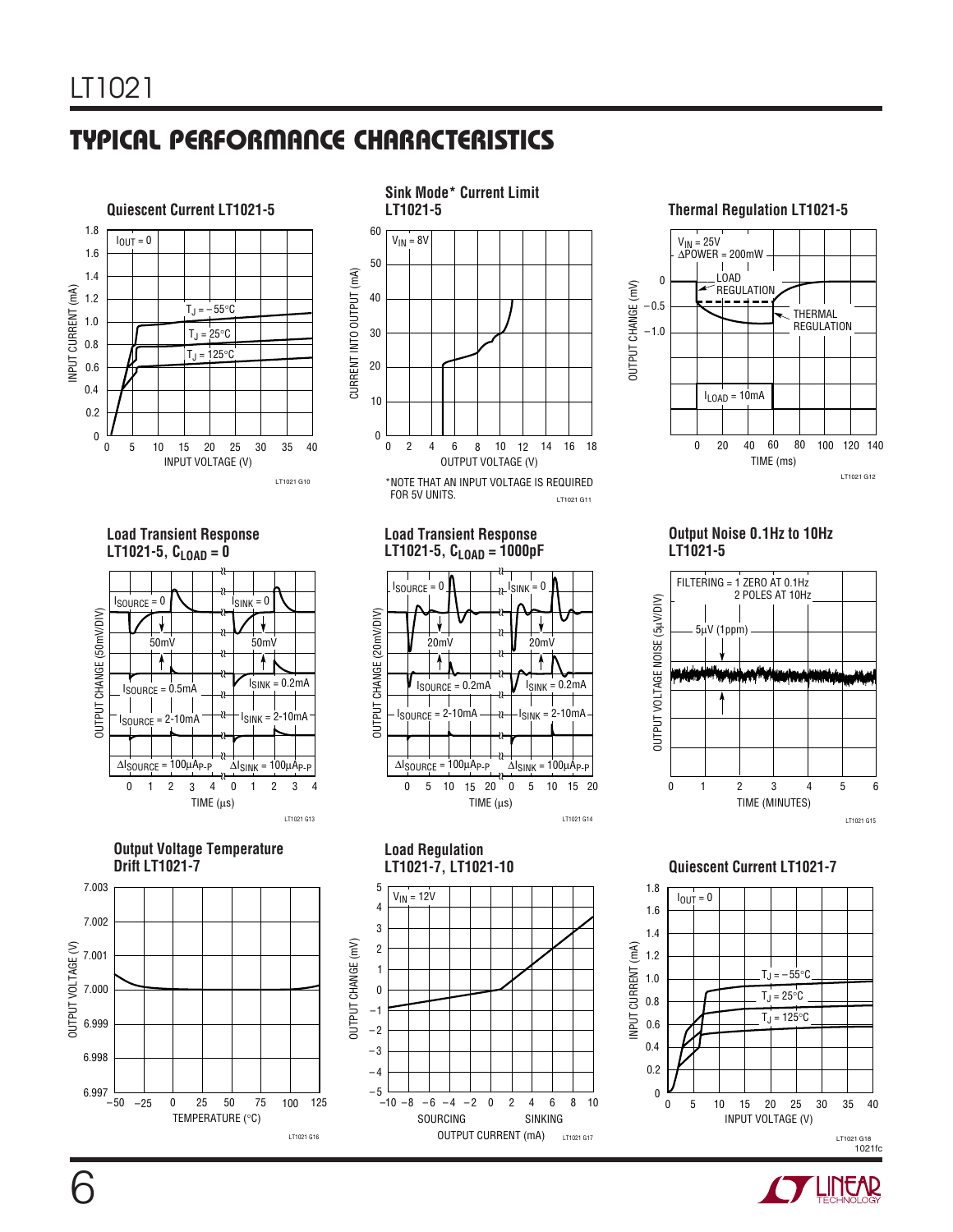



OUTPUT VOLTAGE CHANGE

**JUTPUT VOLTAGE CHANGE** 

**Load Transient Response LT1021-7,**  $C_{LOAD} = 0$ 



**Output Voltage Temperature Drift LT1021-10**





**LT1021-7, CLOAD = 1000pF**

 $I_{\text{SOURCE}} = 0$ 

 $\downarrow$ 

Ŧ

5mV 20mV

LT1021 G20

 $I<sub>SINK</sub> = 0.6mA$ 

IJ

┱

 $I<sub>SINK</sub> = 0.8mA$ 

 $I<sub>SINK</sub> = 1mA$ 

 $I<sub>SINK</sub> = 2-10mA$ 

LT1021 G23

**Shunt Mode Current Limit**

**LT1021-7 Thermal Regulation LT1021-7**



**Output Noise 0.1Hz to 10Hz LT1021-7**



**Load Regulation LT1021-7, LT1021-10** 5  $V_{IN} = 12V$ 4 3 OUTPUT CHANGE (mV) OUTPUT CHANGE (mV) 2 1 0 –1 – 2 – 3 – 4 – 5  $-10 - 8$ 6 –8 –6 –4 –2 0 2 4 6 8 10 SOURCING SINKING OUTPUT CURRENT (mA) 1021 G26

5µs/DIV

NOTE VERTICAL SCALE CHANGE BETWEEN SOURCING AND SINKING

 $\Delta I_{\text{SOURCE}} = 100 \mu A_{\text{P-P}}$   $\Delta I_{\text{SINK}} = 100 \mu A_{\text{P-P}}$ 

 $I_{\text{SOWRCE}} = 2 - 10 \text{mA}$ 

ISOURCE = 0.5mA

0 5 10 15 20 0 5 10 15 20

0.8 1.0 1.8 1.2 1.4 1.6  $\begin{array}{|c|c|c|c|c|}\n\hline\n1.6 & 0 & 0 & 0 \\
\hline\n\end{array}$  T<sub>J</sub> = –55°C  $T_J = 25^{\circ}C$  $T_J = 125$ °C  $I_{OUT} = 0$ 

INPUT CURRENT (mA)

INPUT CURRENT (mA)

0.2

0.4

**Input Supply Current LT1021-10**



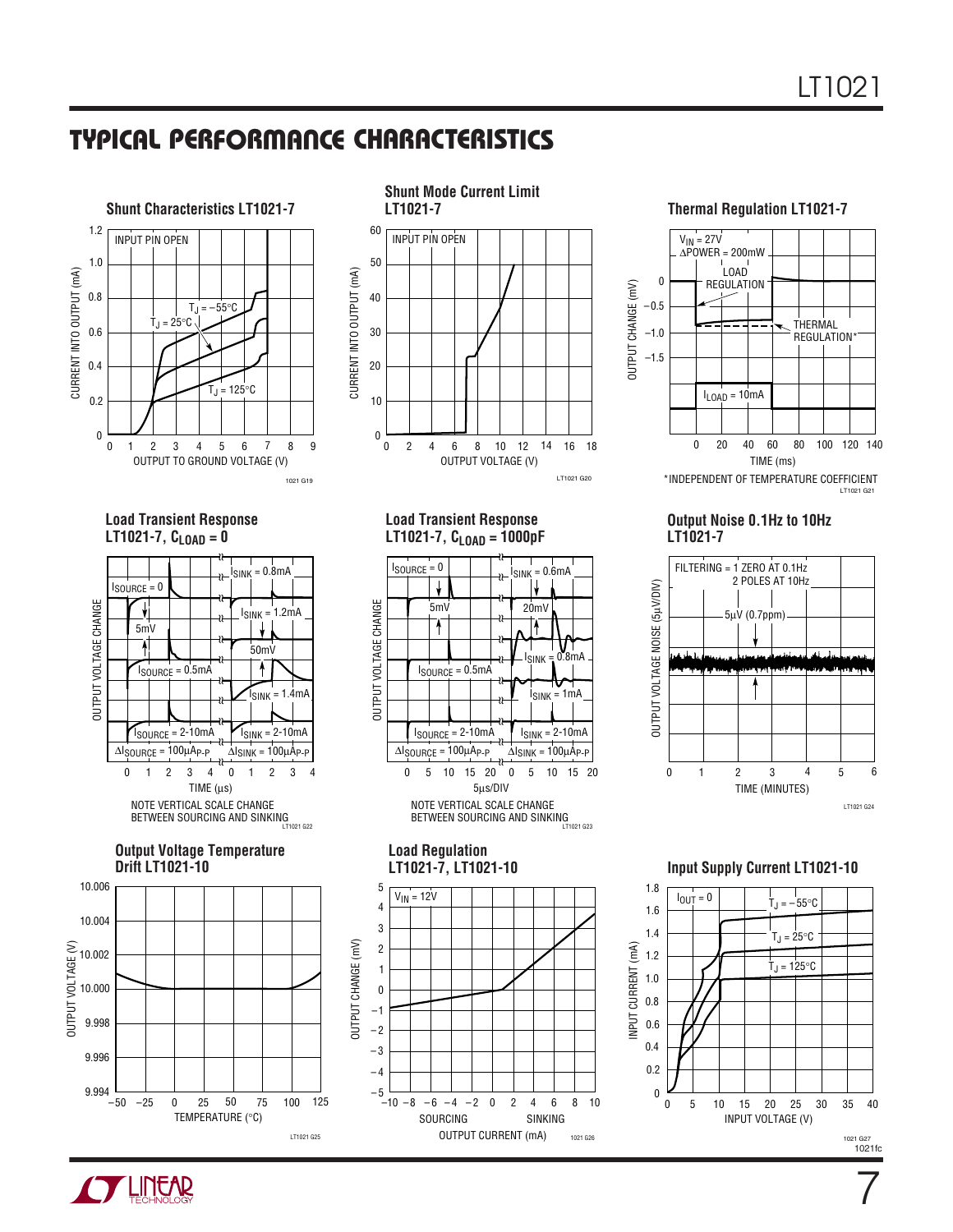



#### **LT1021-10 Thermal Regulation LT1021-10**



#### **Load Transient Response LT1021-10,**  $C_{LOAD} = 0$



**Load Transient Response LT1021-10, CLOAD = 1000pF**



#### **Output Noise 0.1Hz to 10Hz LT1021-10**



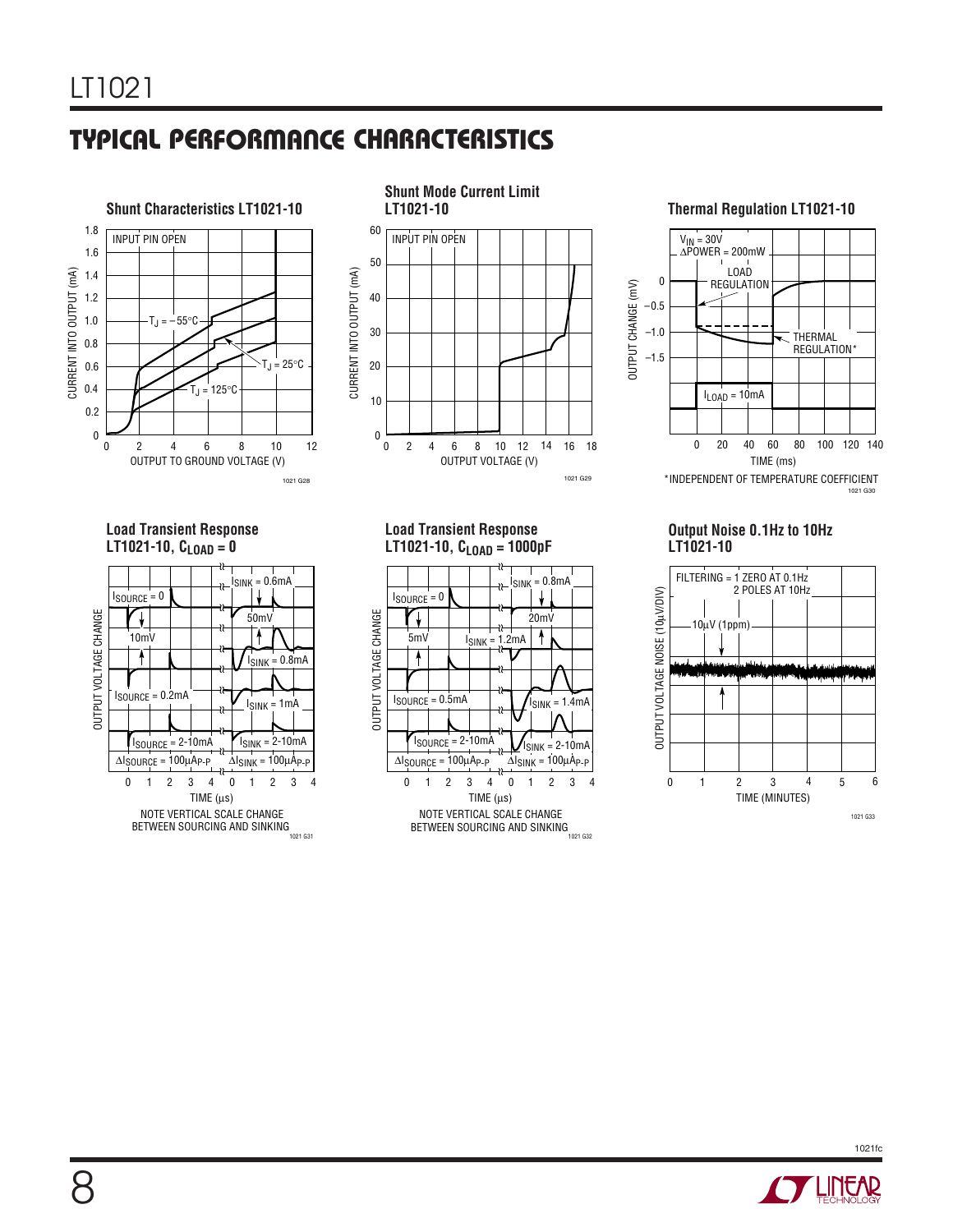# **APPLICATIONS INFORMATION U W U U**

### **Effect of Reference Drift on System Accuracy**

A large portion of the temperature drift error budget in many systems is the system reference voltage. This graph indicates the maximum temperature coefficient allowable if the reference is to contribute no more than 0.5LSB error to the overall system performance. The example shown is a 12-bit system designed to operate over a temperature range from 25°C to 65°C. Assuming the system calibration is performed at 25 $\degree$ C, the temperature span is 40 $\degree$ C. It can be seen from the graph that the temperature coefficient of the reference must be no worse than 3ppm/°C if it is to contribute less than 0.5LSB error. For this reason, the LT1021 family has been optimized for low drift.

#### **Maximum Allowable Reference Drift**



### **Trimming Output Voltage**

### **LT1021-10**

The LT1021-10 has a trim pin for adjusting output voltage. The impedance of the trim pin is about 12k $\Omega$  with a nominal open-circuit voltage of 5V. It is designed to be driven from a source impedance of  $3k\Omega$  or less to minimize changes in the LT1021 TC with output trimming. Attenuation between the trim pin and the output is 70:1. This allows  $\pm 70$ mV trim range when the trim pin is tied to the wiper of a potentiometer connected between the output and ground. A 10kΩ potentiometer is recommended, preferably a 20 turn cermet type with stable characteristics over time and temperature.

The LT1021-10 "C" version is pre-trimmed to  $\pm$ 5mV and therefore can utilize a restricted trim range. A 75k resistor in series with a 20k $\Omega$  potentiometer will give  $\pm 10$ mV trim range. Effect on the output TC will be only 1ppm/°C for the ±5mV trim needed to set the "C" device to 10.000V.

### **LT1021-5**

The LT1021-5 does have an output voltage trim pin, but the TC of the nominal 4V open-circuit voltage at this pin is about  $-1.7$ mV/ $\degree$ C. For the voltage trimming not to affect reference output TC, the external trim voltage must track the voltage on the trim pin. Input impedance of the trim pin is about 100kΩ and attenuation to the output is 13:1. The technique shown below is suggested for trimming the output of the LT1021-5 while maintaining minimum shift in output temperature coefficient. The R1/R2 ratio is chosen to minimize interaction of trimming and TC shifts, so the exact values shown should be used.



### **LT1021-7**

The 7V version of the LT1021 has no trim pin because the internal architecture does not have a point which could be driven conveniently from the output. Trimming must therefore be done externally, as is the case with ordinary reference diodes. Unlike these diodes, however, the output of the LT1021 can be loaded with a trim potentiometer. The following trim techniques are suggested; one for voltage output and one for current output. The voltage output is trimmed for 6.95V. Current output is 1mA, as shown, into a summing junction, but all resistors may be scaled for currents up to 10mA.

Both of these circuits use the trimmers in a true potentiometric mode to reduce the effects of trimmer TC. The voltage output has a 200Ω impedance, so loading must be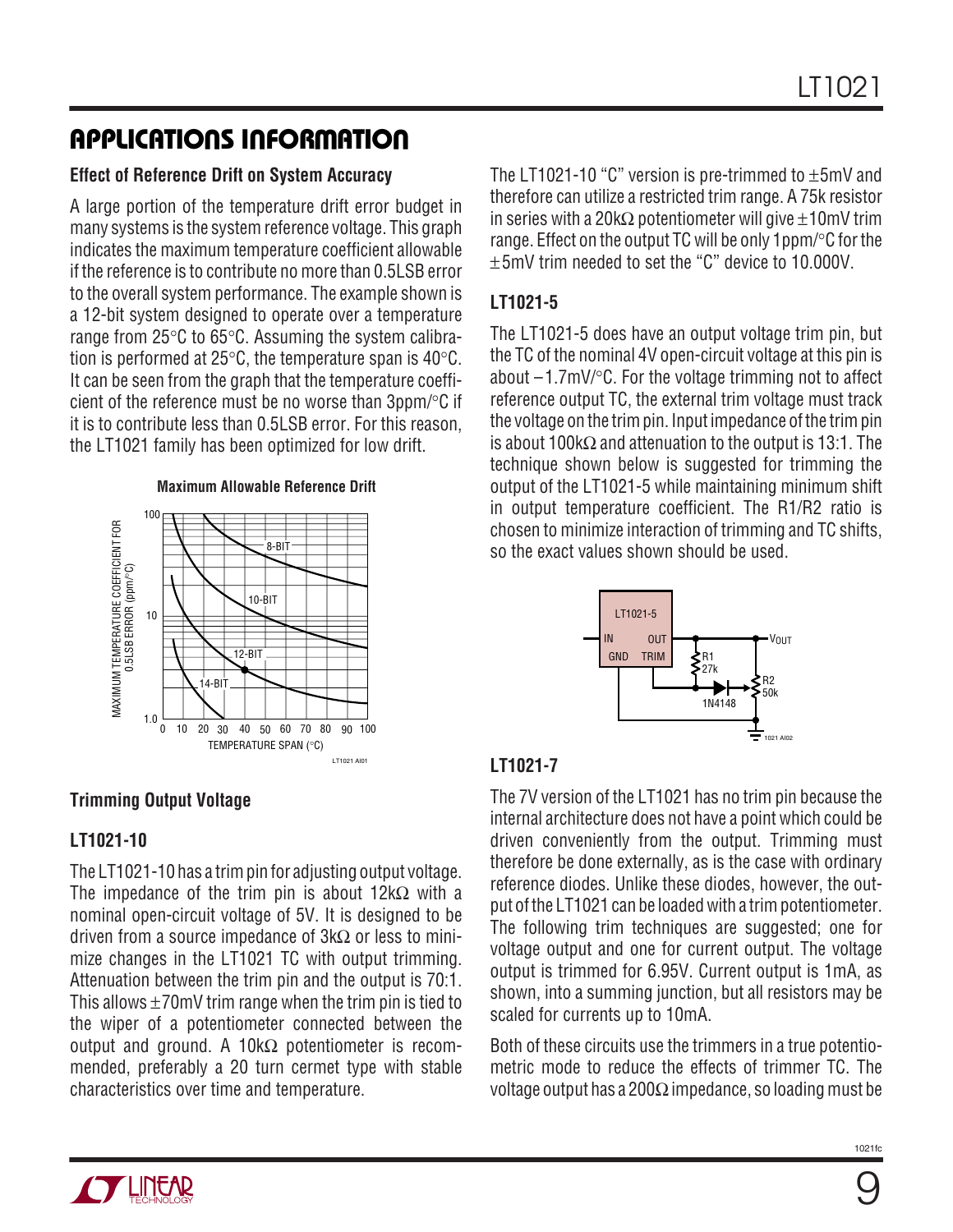# **APPLICATIONS INFORMATION U W U U**

minimized. In the current output circuit, R1 determines output current. It should have a TC commensurate with the LT1021 or track closely with the feedback resistor around the op amp.



### **Capacitive Loading and Transient Response**

The LT1021 is stable with all capacitive loads, but for optimum settling with load transients, output capacitance should be under 1000pF. The output stage of the reference is class AB with a fairly low idling current. This makes transient response worst-case at light load currents. Because of internal current drain on the output, actual worstcase occurs at  $I_{\text{I OAD}} = 0$  on LT1021-5,  $I_{\text{I OAD}} =$  $-0.8$ mA (sinking) on LT1021-7 and  $I_{\text{LOAD}} = 1.4$ mA (sinking) on LT1021-10. Significantly better load transient response is obtained by moving slightly away from these points. See Load Transient Response curves for details. In general, best transient response is obtained when the output is sourcing current. In critical applications, a 10µF solid tantalum capacitor with several ohms in series provides optimum output bypass.

Although the LT1021 does not have true force/sense capability at its outputs, significant improvements in ground loop and line loss problems can be achieved with proper hook-up. In series mode operation, the ground pin of the LT1021 carries only  $≈1mA$  and can be used as a sense line, greatly reducing ground loop and loss problems on the low side of the reference. The high side supplies load current so line resistance must be kept low. Twelve feet of #22 gauge hook-up wire or 1 foot of 0.025 inch printed circuit trace will create 2mV loss at 10mA output current. This is equivalent to 1LSB in a 10V, 12-bit system.

The following circuits show proper hook-up to minimize errors due to ground loops and line losses. Losses in the output lead can be greatly reduced by adding a PNP boost transistor if load currents are 5mA or higher. R2 can be added to further reduce current in the output sense lead.

**Standard Series Mode**







\*OPTIONAL—REDUCES CURRENT IN OUTPUT SENSE LEAD R2 = 2.4k (LT1021-5), 3k (LT1021-7), 5.6k (LT1021-10)

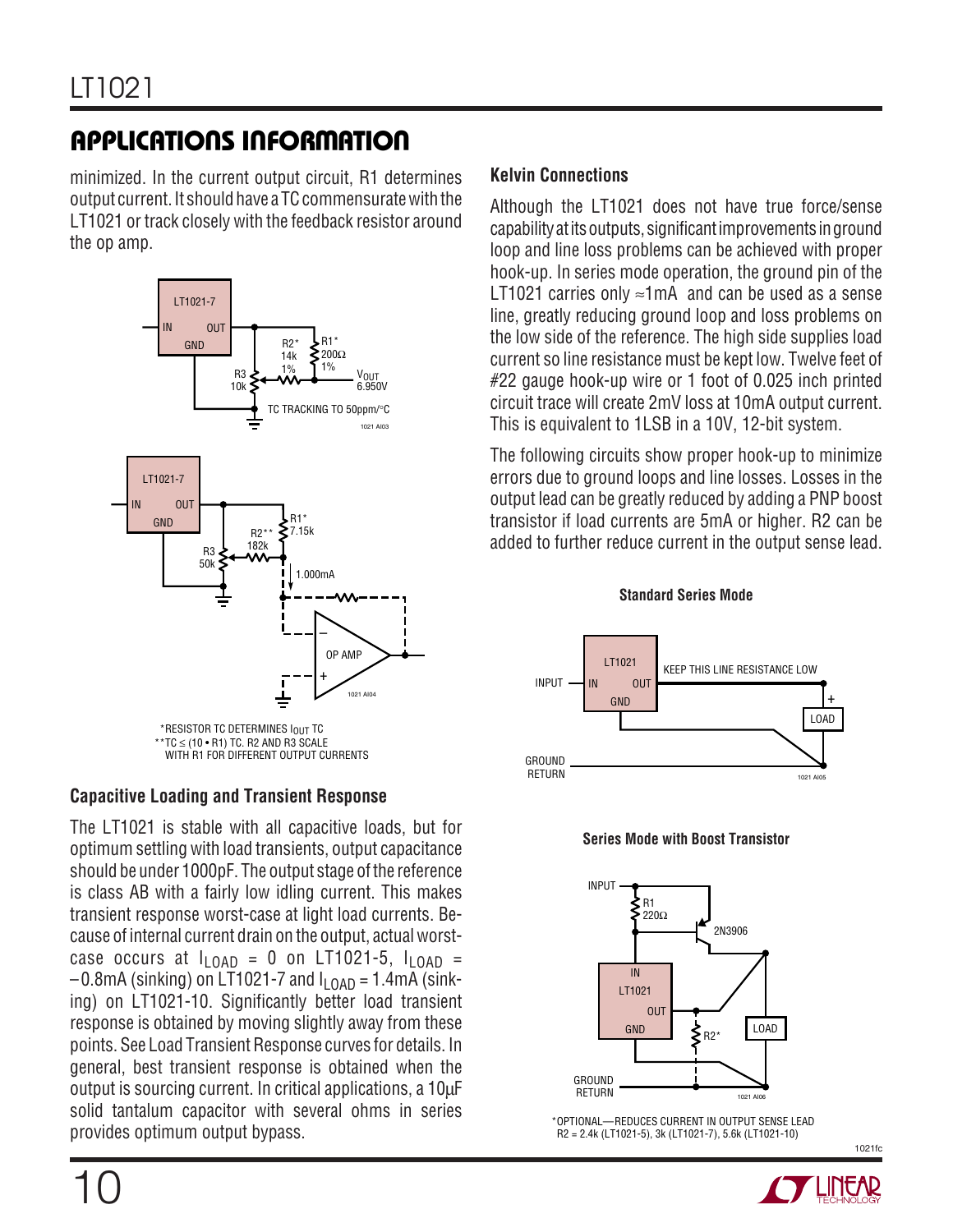# **APPLICATIONS INFORMATION U W U U**

#### **Effects of Air Movement on Low Frequency Noise**

The LT1021 has very low noise because of the buried zener used in its design. In the 0.1Hz to 10Hz band, peak-to-peak noise is about 0.5ppm of the DC output. To achieve this low noise, however, care must be taken to shield the reference from ambient air turbulence. Air movement can create noise because of thermoelectric differences between IC package leads (especially kovar lead TO-5) and printed circuit board materials and/or sockets. Power dissipation in the reference, even though it rarely exceeds 20mW, is enough to cause small temperature gradients in the package leads. Variations in thermal resistance, caused by uneven air flow, create differential lead temperatures, thereby causing thermoelectric voltage noise at the output of the reference. The following XY plotter trace dramatically illustrates this effect. The first half of the plot was done with the LT1021 shielded from ambient air with a small foam cup. The cup was then removed for the second half of the trace. Ambient in both cases was a lab environment with no excessive air turbulence from air conditioners, opening/closing doors, etc. Removing the foam cup increases the output noise by almost an order of magnitude in the 0.01Hz to 1Hz band! The kovar leads of the TO-5 (H) package are the primary culprit. Alloy 42 and

copper lead frames used on dual-in-line packages are not nearly as sensitive to thermally generated noise because they are intrinsically matched.

There is nothing magical about foam cups—any enclosure which blocks air flow from the reference will do. Smaller enclosures are better since they do not allow the build-up of internally generated air movement. Naturally, heat generating components external to the reference itself should not be included inside the enclosure.

#### **Noise Induced By Air Turbulence (TO-5 Package)**



## **TYPICAL APPLICATIONS U**



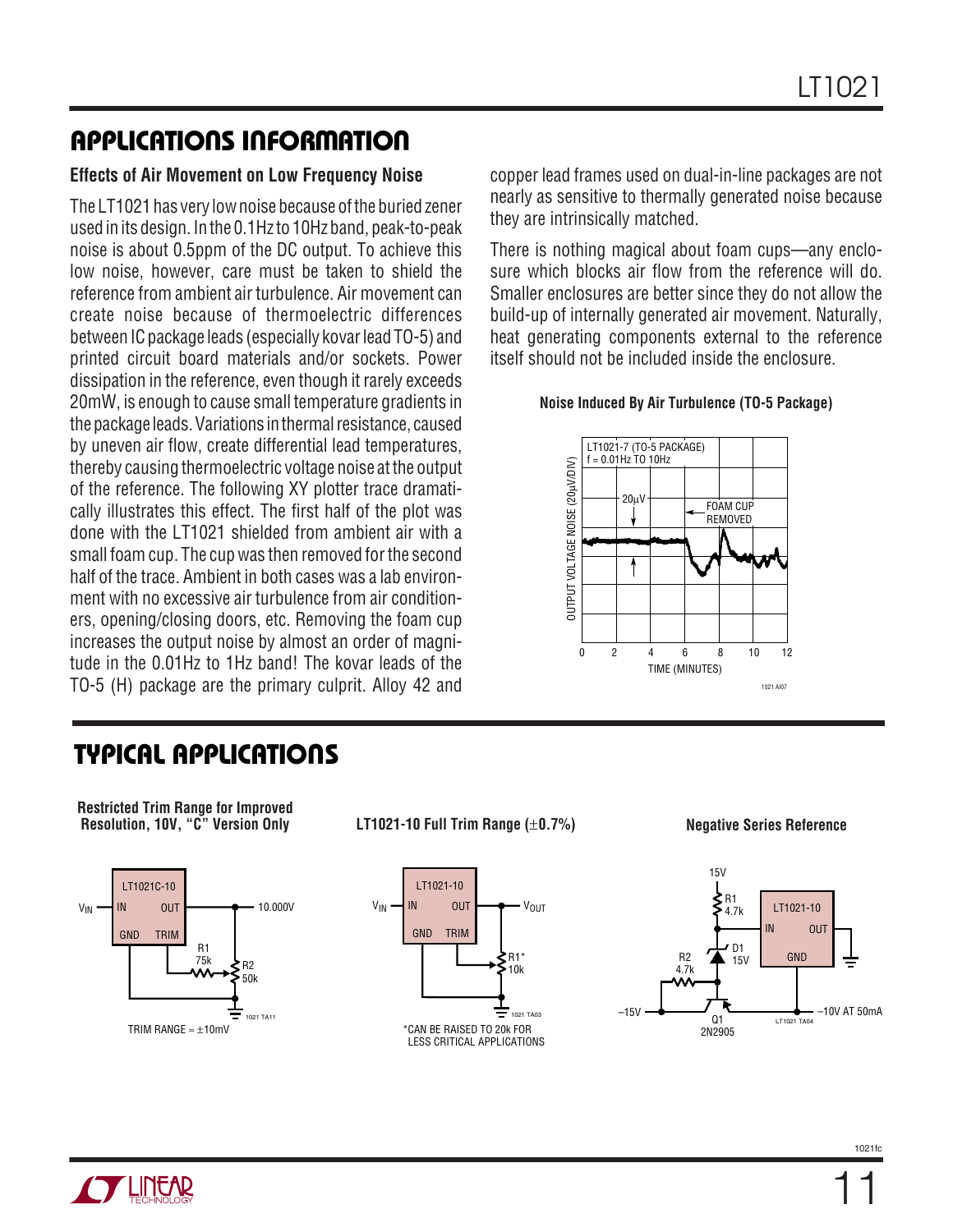# **TYPICAL APPLICATIONS U**





**2-Pole Lowpass Filtered Reference** *Compared Exercise 3V Reference from 5V Supply* 



**Trimming 10V Units to 10.24V**



### LT1021-10  $V_{IN}$  IN OUT  $V_{OUT} = 10.24V$ IN OUT TRIM GND ξ 4.32k 5k  $V^- = -15V^*$ \*MUST BE WELL REGULATED

 $\frac{dV_{OUT}}{dV^-} = \frac{15mV}{V}$  $V = 1021 \text{ T} \text{A}12$ 

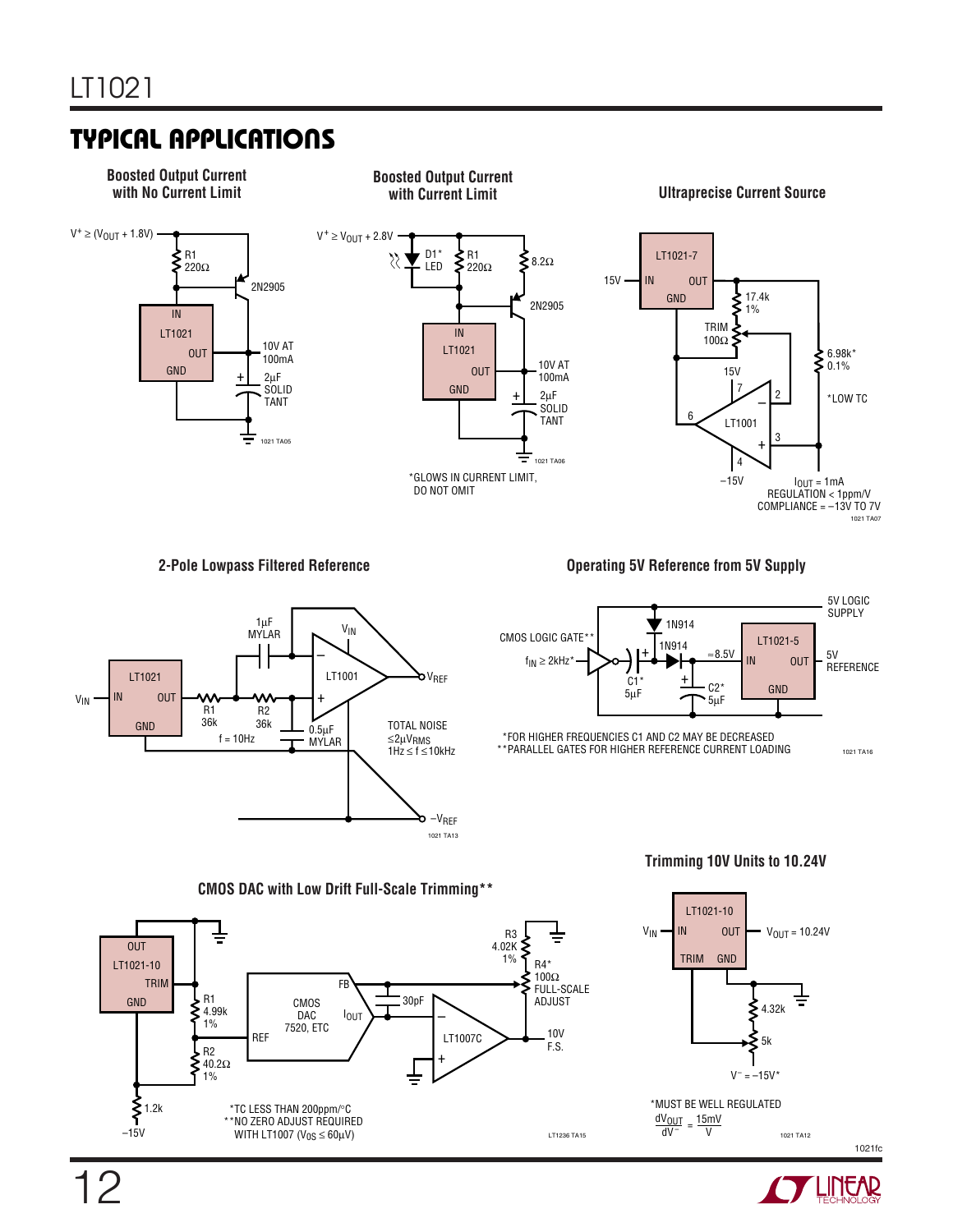### **TYPICAL APPLICATIONS U**



**Strain Gauge Conditioner for 350**Ω **Bridge Negative Shunt Reference Driven by Current Source**



THIS RESISTOR PROVIDES POSITIVE FEEDBACK TO \* BRIDGE IS ULTRALINEAR WHEN ALL LEGS ARE THE BRIDGE TO ELIMINATE LOADING EFFECT OF THE AMPLIFIER. EFFECTIVE ZIN OF AMPLIFIER STAGE IS  $\geq 1$ MΩ. IF R2 TO R5 ARE CHANGED,  $SET R6 = R3$ 

ACTIVE, TWO IN COMPRESSION AND TWO IN TENSION, OR WHEN ONE SIDE IS ACTIVE WITH ONE COMPRESSED AND ONE TENSIONED LEG OFFSET AND DRIFT OF LM301A ARE VIRTUALLY † ELIMINATED BY DIFFERENTIAL CONNECTION OF LT1012C \*\* BRIDGE IS ULTRALINEAR WHEN ALL LEGS ARE

#### **Precision DAC Reference with System TC Trim**



**Handling Higher Load Currents**



SELECT R1 TO DELIVER TYPICAL LOAD CURRENT. \* LT1021 WILL THEN SOURCE OR SINK AS NECESSARY TO MAINTAIN PROPER OUTPUT. DO NOT REMOVE LOAD AS OUTPUT WILL BE DRIVEN UNREGULATED HIGH. LINE REGULATION IS DEGRADED IN THIS APPLICATION

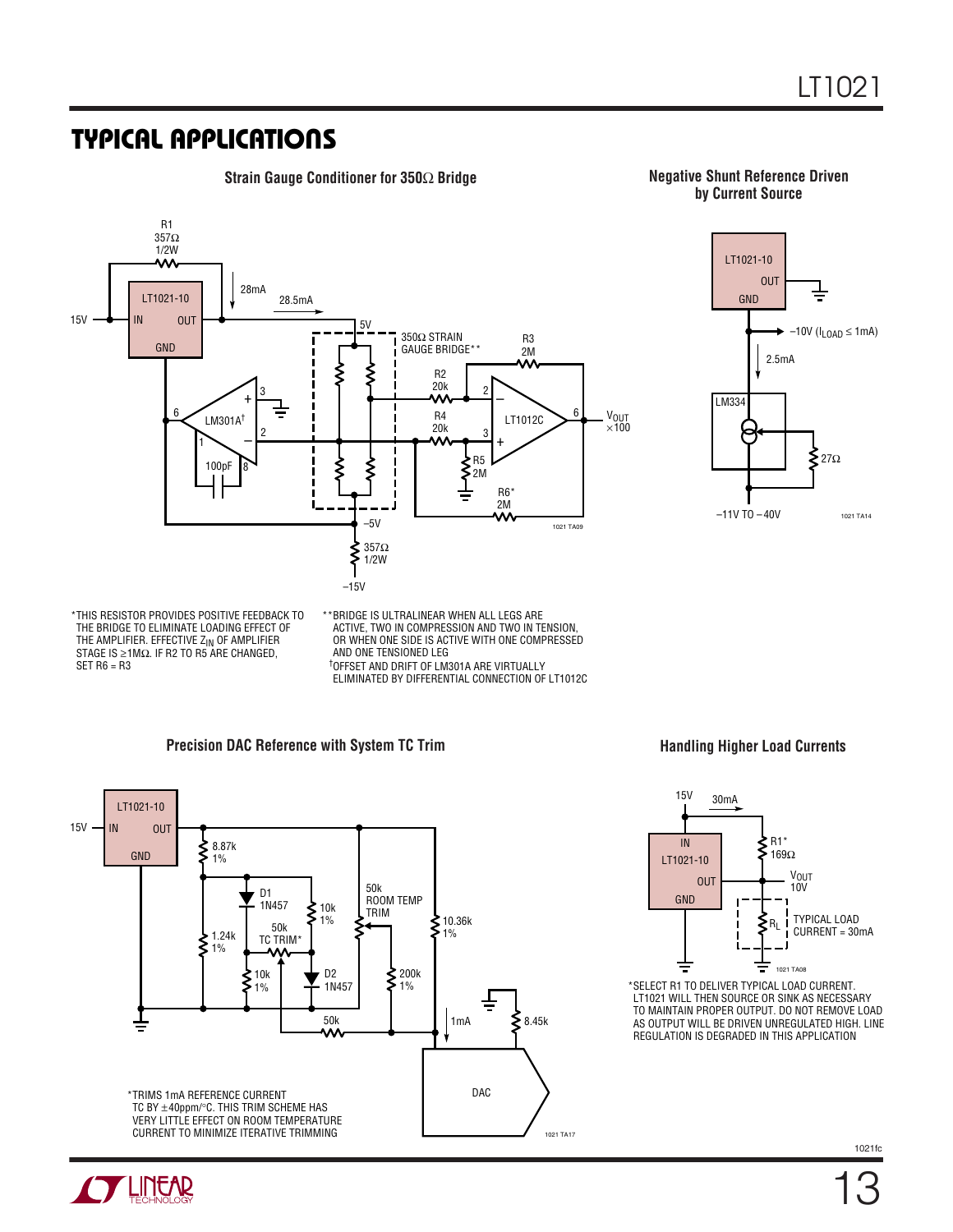## **TYPICAL APPLICATIONS U**



**Ultralinear Platinum Temperature Sensor\***

## **EQUIVALENT SCHEMATIC**



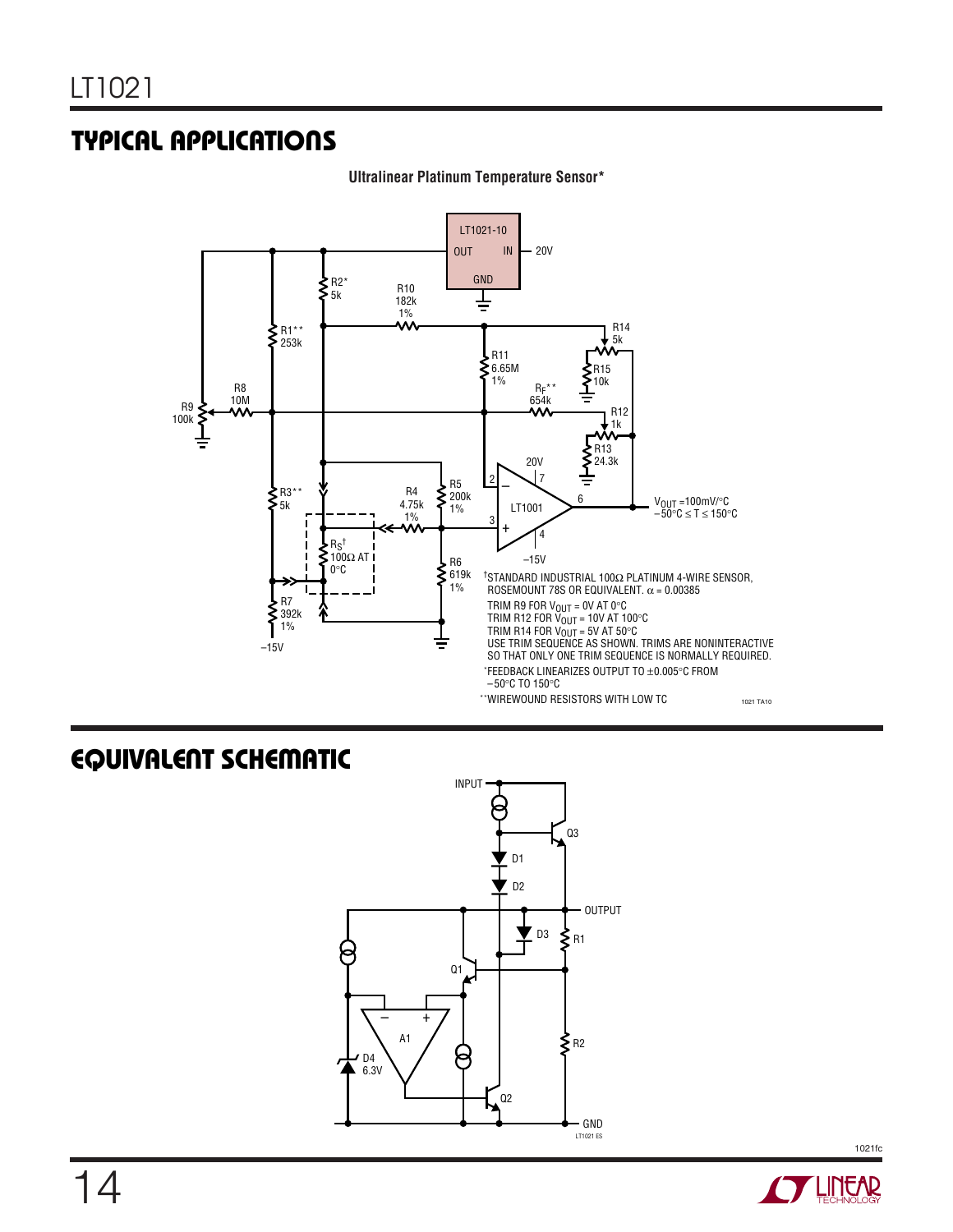### **PACKAGE DESCRIPTION U**



NOTE: NOTE:<br>1. DIMENSIONS ARE MILLIMETERS \*THESE DIMENSIONS DO NOT INCLUDE MOLD FLASH OR PROTRUSIONS. MOLD FLASH OR PROTRUSIONS SHALL NOT EXCEED .010 INCH (0.254mm)



Information furnished by Linear Technology Corporation is believed to be accurate and reliable. However, no responsibility is assumed for its use. Linear Technology Corporation makes no representation that the interconnection of its circuits as described herein will not infringe on existing patent rights. 15